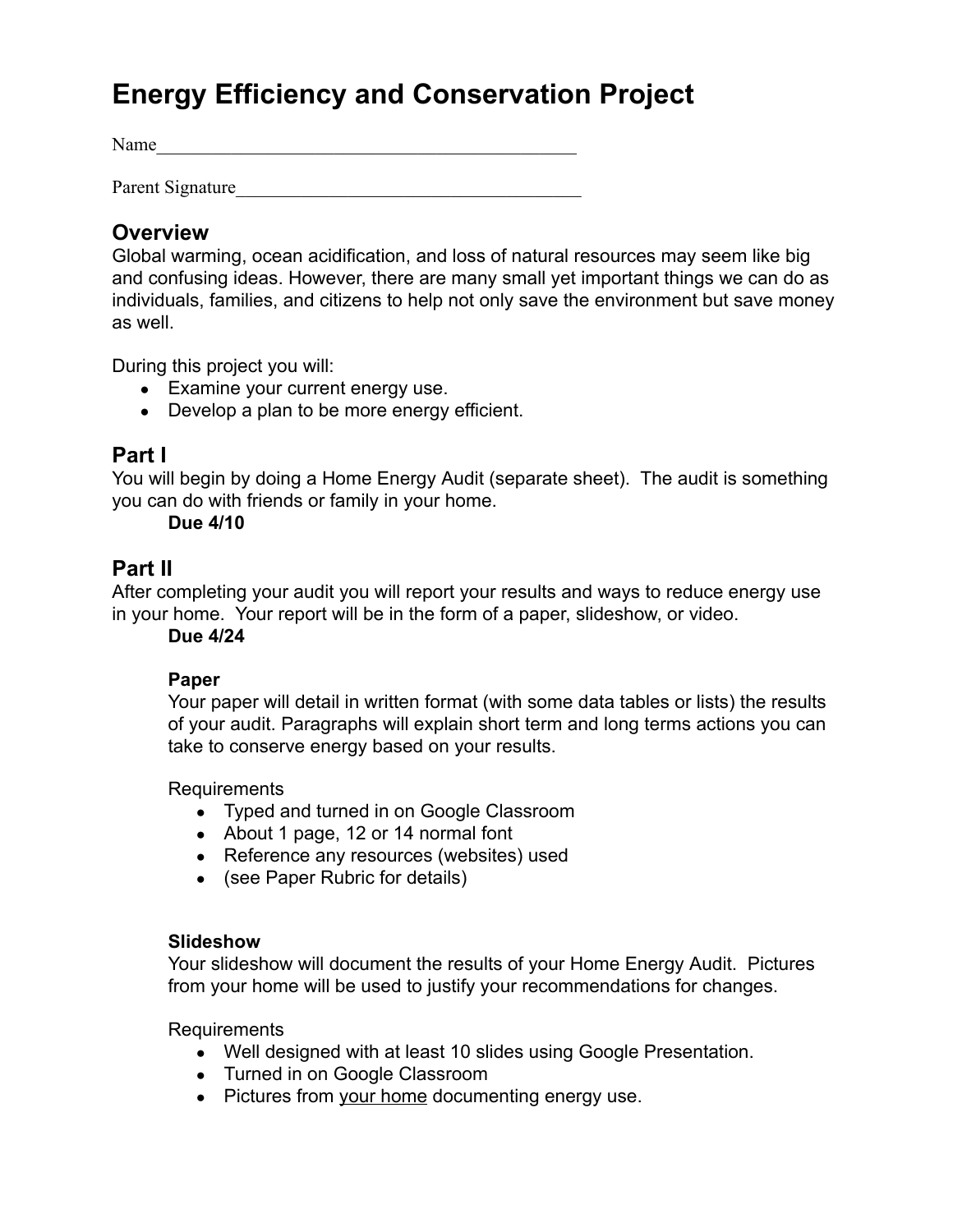- Reference any resources (websites) used
- see Slideshow Rubric for details

#### **Video**

Your video will consist of a tour of your home's energy efficiency and areas in need of improvement. How can you save on your electric bill?

Requirements

- Title Screen with name and video title
- End Credits with the names of participants and resources (websites) used
- 5 minutes of video
- Shared/Turned in on Google Classroom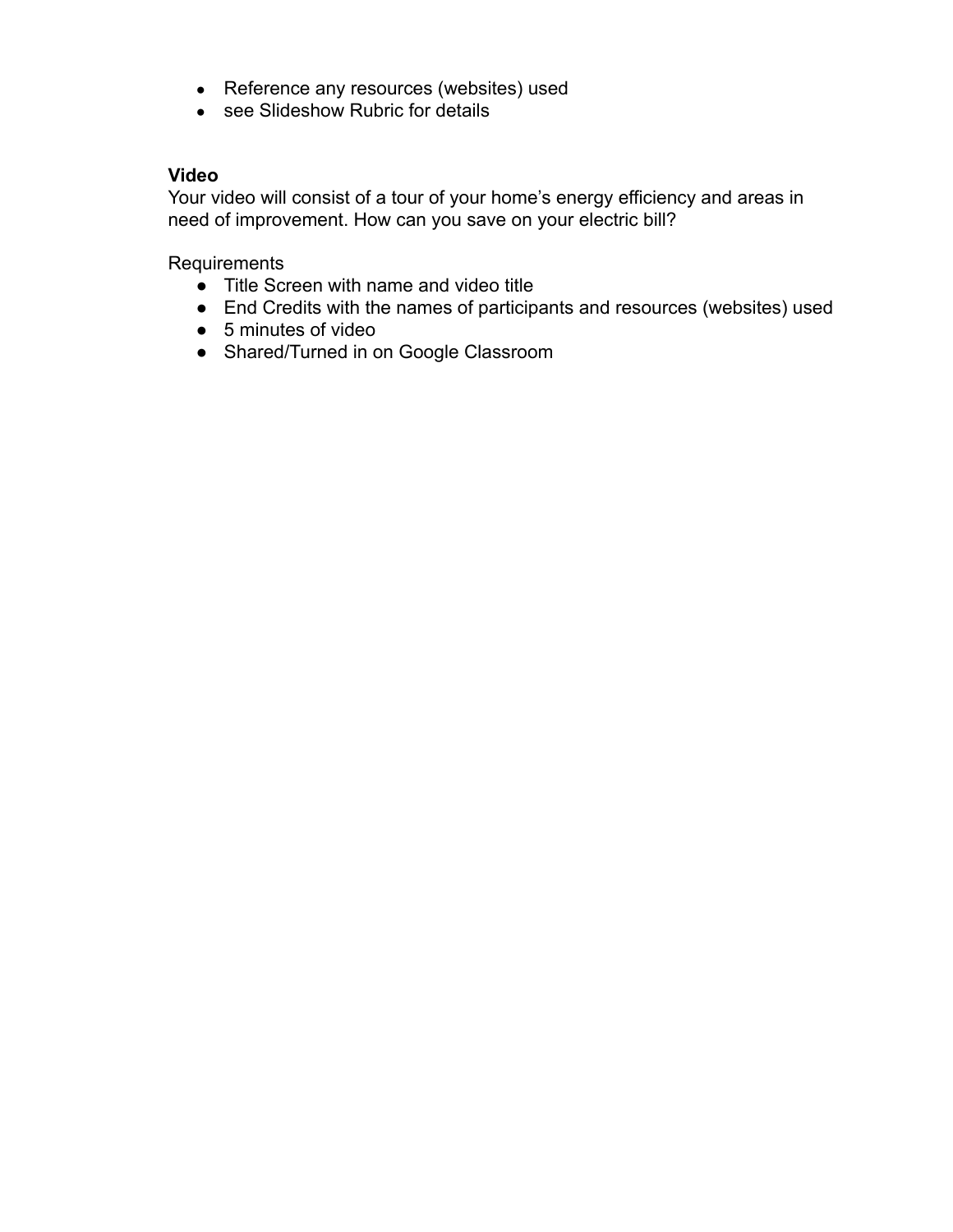## **Home Energy Audit**

Ever wonder how your home uses energy? And how your energy usage affects the environment and global climate change? Here's a way to find out!

Instructions:

- 1) Please go around your home and find the items on the chart below.
- 2) Answer the questions and figure out how many points your home scores for energy efficiency.
- 3) Tally the points, calculate how energy efficient your home is.
- 4) Create a plan for making your home ever more energy efficient (your paper, slideshow, or video)

This activity takes about 30‑60 minutes. If you cannot answer some of the questions, skip them and move on. Ask an adult at home for help on the harder questions and for Part 2 (furnace, air conditioner, hot water heater, windows and water).

| <b>Indoor Lighting</b>                                                                                                                                                                                                         | <b>Calculation</b>                                                                                        | <b>Number of</b><br><b>Points</b>                                                       | <b>Points</b> |
|--------------------------------------------------------------------------------------------------------------------------------------------------------------------------------------------------------------------------------|-----------------------------------------------------------------------------------------------------------|-----------------------------------------------------------------------------------------|---------------|
| Incandescent (INC) light bulbs<br>Number of incandescent bulbs in home?<br>Compact fluorescent light bulb (CFL) and LED bulbs.<br>Number of CFLs in home.<br>Light Emitting Diode bulbs (LED)<br>Ü,<br>Number of LEDs in home. | (Number of CFL and LED bulbs) X 100<br>(Total number of light bulbs)<br>% CFL & LED bulbs in<br>=<br>home | 2 points for<br>90-100% CFL<br>and LEDs<br>1 point for<br>50-89% CFL and<br><b>LEDS</b> |               |
| Other Lighting:<br>Do you have a skylight or solar tube?<br>1 point if yes<br>$\square$ yes<br>$\Box$ no                                                                                                                       |                                                                                                           |                                                                                         |               |
| <b>Outdoor Lighting</b>                                                                                                                                                                                                        |                                                                                                           |                                                                                         |               |
| Does your porch light have a motion sensor to turn it off and on?                                                                                                                                                              | $\square$ yes<br>$\Box$ no                                                                                | 1 point if yes                                                                          |               |

**Plug Load**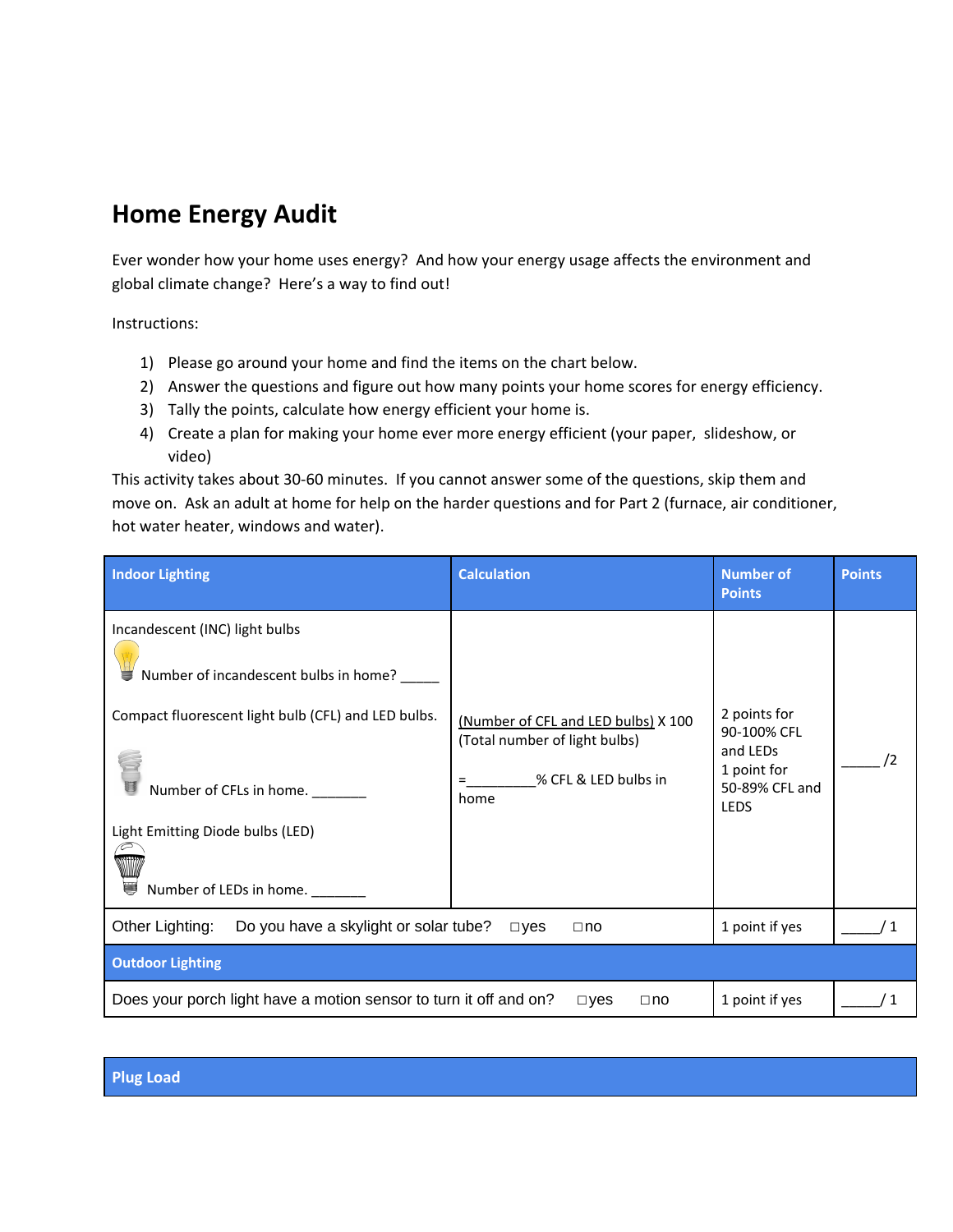| Computers How many computers do you have in the house?<br>Number of desktops______ Number of laptops ______<br>How do you leave them overnight? $\square$ on $\square$ off                                  | 2 points if computers<br>are off overnight<br>1 point if fewer than 3<br>computers            |  |
|-------------------------------------------------------------------------------------------------------------------------------------------------------------------------------------------------------------|-----------------------------------------------------------------------------------------------|--|
| TVs Total number of TVs in home?                                                                                                                                                                            |                                                                                               |  |
| <b>Main TV</b><br>Energy Star? □yes<br>$\Box$ no<br>OLED □yes<br>$\Box$ no<br><b>ENERGY STAF</b>                                                                                                            | 2 points if 2 or fewer<br>1 point if more than 2<br>1 point if Energy Star<br>1 point if OLED |  |
| Which of the following do you also use with your main $TV$ ? $\Box$ DVR<br>$\Box$ other                                                                                                                     | 1 point if you are using<br>3 or less of these items                                          |  |
| <b>Smart Strip</b><br>Do you use Smart strips with your computers and TV?<br>$\square$ yes<br>$\Box$ no<br>Do turn off the strip when not in use or use a "vampire"<br>strip?<br>$\square$ yes<br>$\Box$ no | 1 point for each yes                                                                          |  |

| <b>Appliances</b>                                                                                                                                                               | <b>Number of Points</b>                                                | <b>Points</b> |
|---------------------------------------------------------------------------------------------------------------------------------------------------------------------------------|------------------------------------------------------------------------|---------------|
| Energy Star $\Box$ yes<br>Refrigerator/Freezer (main one)<br>$\Box$ no                                                                                                          | 1 point if energy star                                                 |               |
| Refrigerator/Freezer #2 (if you have one) Energy Star $\Box$ yes<br>$\Box$ no                                                                                                   | 1 point if energy star<br>1 point if no second<br>refrigerator/freezer |               |
| Energy Star □yes<br><b>Dishwasher</b><br>$\square$ no                                                                                                                           | 1 point if energy star                                                 |               |
| Does your family own a washing machine? $\square$ yes<br><b>Washing Machine</b><br>$\Box$ no<br>Energy Star $\Box$ yes<br>$\Box$ no<br>High Efficiency Washer □yes<br>$\Box$ no | 1 point if energy star<br>2 points if high efficiency                  |               |
| Does your family own a dryer? □ yes □ no Energy Star □ yes □ no<br><b>Dryer</b>                                                                                                 | 1 point if energy star                                                 |               |

| <b>Air Heating</b>                                                                                                                                                                                                                                                                                | <b>Number of Points</b>                                                                                         | <b>Points</b> |
|---------------------------------------------------------------------------------------------------------------------------------------------------------------------------------------------------------------------------------------------------------------------------------------------------|-----------------------------------------------------------------------------------------------------------------|---------------|
| Heater/Furnace<br>If central heat:<br>Do you have a heater? $\square$ yes<br>What type of fuel runs it? $\Box$ natural gas<br>$\Box$ no<br>$\Box$ electricity $\Box$ oil<br>If yes, what type?<br>Can it be programmed?<br>$\square$ ves<br>$\Box$ no<br>$\Box$ Central heat $\Box$ Space heaters | 1 point if you don't<br>have a heater<br>1 point if natural<br>gas<br>1 point if heater<br>can be<br>programmed |               |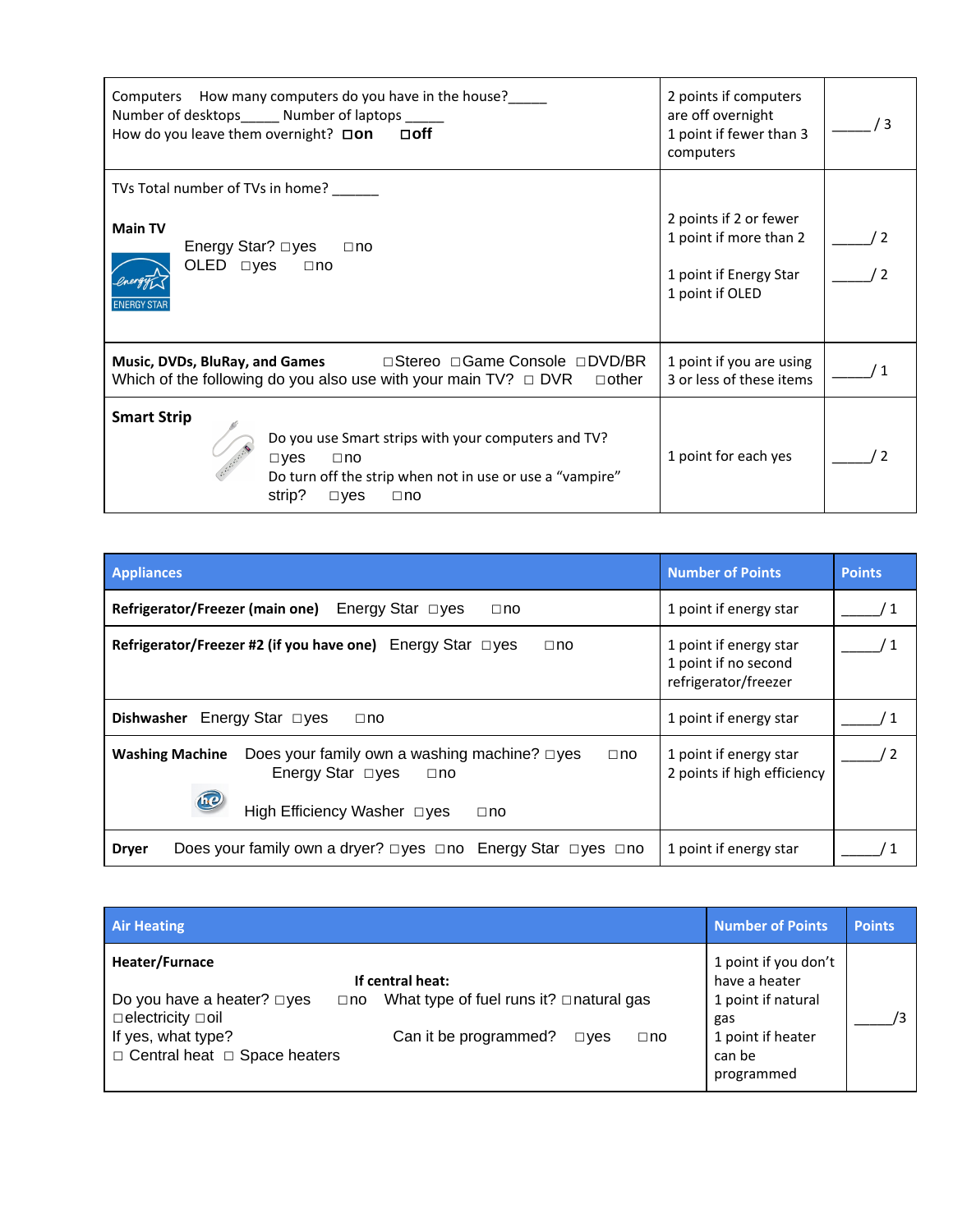| <b>Air Cooling</b>                                                                                                                                                                                                                                          | <b>Number of Points</b>                                                              | <b>Points</b> |
|-------------------------------------------------------------------------------------------------------------------------------------------------------------------------------------------------------------------------------------------------------------|--------------------------------------------------------------------------------------|---------------|
| Air Conditioner (A/C)<br>Do you have an air conditioner?<br>Can it be programmed?<br>$\square$ yes<br>$\Box$ no<br>$\neg$ yes<br>$\Box$ no<br>If so, what type?<br>□ Central A/C<br>$\Box$ Wall units                                                       | 1 point if you do<br>not have A/C<br>or<br>1 point if A/C can<br>be programmed       |               |
| Ceiling Fans (not exhaust fans) Do you have ceiling fans? $\Box$ yes<br>$\Box$ no                                                                                                                                                                           | 1 point if fans<br>available                                                         |               |
| <b>Hot Water Heater</b>                                                                                                                                                                                                                                     |                                                                                      |               |
| Is the hot water heater energy star?<br>$\square$ yes<br>$\Box$ no<br>Is it a tankless hot water heater?<br>$\square$ yes<br>$\Box$ no<br>Are the water pipes insulated? $\square$ yes<br>Is the tank insulated? $\square$ yes<br>$\square$ no<br>$\Box$ no | 2 points for<br>tankless.<br>1 point for energy<br>star<br>1 point for<br>insulation |               |
| <b>Windows</b>                                                                                                                                                                                                                                              |                                                                                      |               |
| Do you have energy star windows?<br>$\square$ ves<br>$\Box$ no<br>Note: Energy star windows have 2 layers.                                                                                                                                                  | 2 points if all<br>windows are<br>energy star. 1<br>point if some are.               |               |

| <b>Water Conservation</b>                                                                          |                                       |  |
|----------------------------------------------------------------------------------------------------|---------------------------------------|--|
| Showers<br>Low flow showerheads? $\square$ yes<br>$\Box$ no                                        | 1 point if low<br>flow                |  |
| <b>Sinks</b><br>Low flow faucets? $\square$ yes<br>Aerator present? □yes<br>$\Box$ no<br>$\Box$ no | 1 point for<br>aerator or low<br>flow |  |

| Solar Panels                                               | Number of Points Points              |  |
|------------------------------------------------------------|--------------------------------------|--|
| $\Box$ Do you have a solar panels? $\Box$ yes<br>$\Box$ no | 2 points if you<br>have solar panels |  |

| Your home's energy efficiency score | <b>Calculation</b> | Number of Points Points |  |
|-------------------------------------|--------------------|-------------------------|--|
|-------------------------------------|--------------------|-------------------------|--|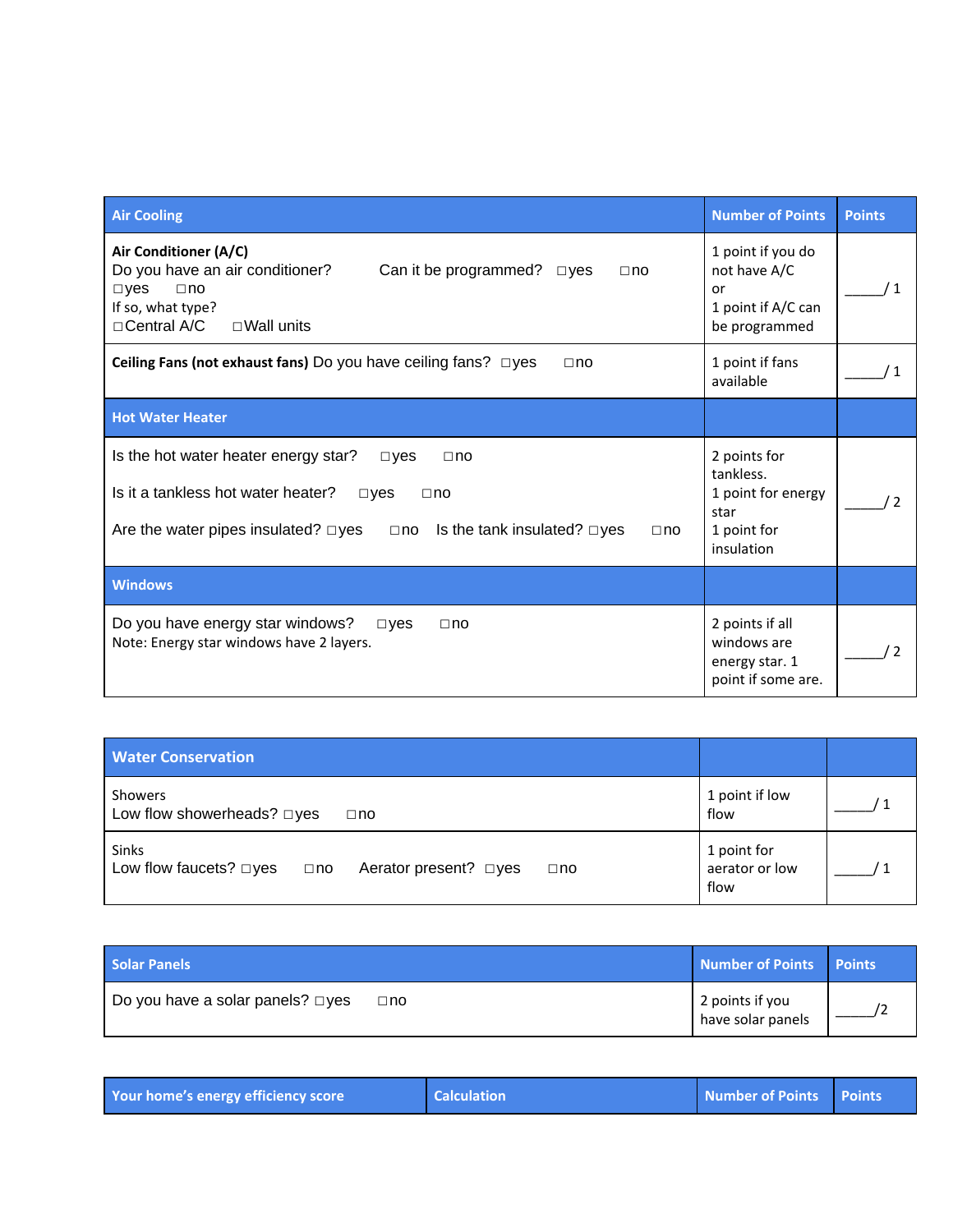| Highest possible number of points =       | (Number of points in your home) X 100 | My home is |  |
|-------------------------------------------|---------------------------------------|------------|--|
| How many total points did your home earn? |                                       | % energy   |  |
|                                           | =(home energy efficiency)<br>℅        | efficient  |  |

For extra credit attach the Energy Efficiency report sent to your home from National Grid showing how you compare to your neighbors. Pictures accepted.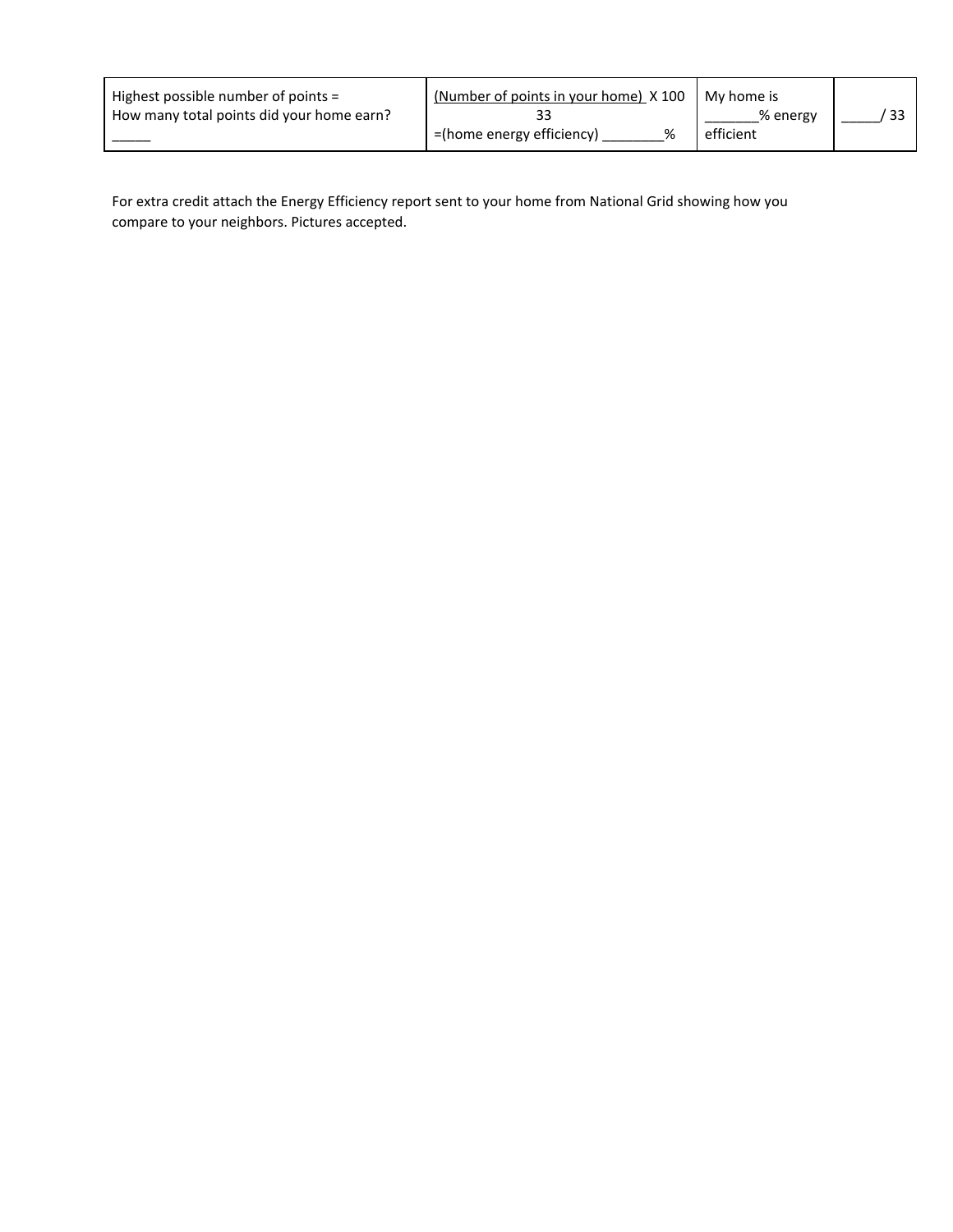# **Energy Efficiency**

Name\_\_\_\_\_\_\_\_\_\_\_\_\_\_\_\_\_\_\_\_\_\_\_\_\_\_\_\_\_\_ *Paper Rubric*

| <b>Completion of Audit Due Date: Monday 4/10</b><br>Math and data are correct.<br>Completed on time.                                                                                                                                                                                                           | /10 |
|----------------------------------------------------------------------------------------------------------------------------------------------------------------------------------------------------------------------------------------------------------------------------------------------------------------|-----|
| Paper                                                                                                                                                                                                                                                                                                          |     |
| Proper spelling and grammar                                                                                                                                                                                                                                                                                    | /5  |
| Paper is turned in on Google Classroom<br>Size 12 or 14 font and appropriate black font style.<br>Turned in on Due Date: Monday 4/24                                                                                                                                                                           | /5  |
| Important information has been included<br>Explanation of purpose:<br>Why is conserving energy important?<br>What is the importance of the home energy audit?<br>What was discovered during the audit?<br>Actions to improve your home's energy efficiency (based on your audit)<br>3 or more short term<br>/5 | /5  |
| 2 or more long term                                                                                                                                                                                                                                                                                            | /5  |
| Written in your own words                                                                                                                                                                                                                                                                                      | /5  |
| <b>References Page</b><br>2 sources in MLA format                                                                                                                                                                                                                                                              | /5  |
| Length<br>1.5 pages double spaced                                                                                                                                                                                                                                                                              | /5  |
| <b>TOTAL</b><br>$/50 =$                                                                                                                                                                                                                                                                                        |     |

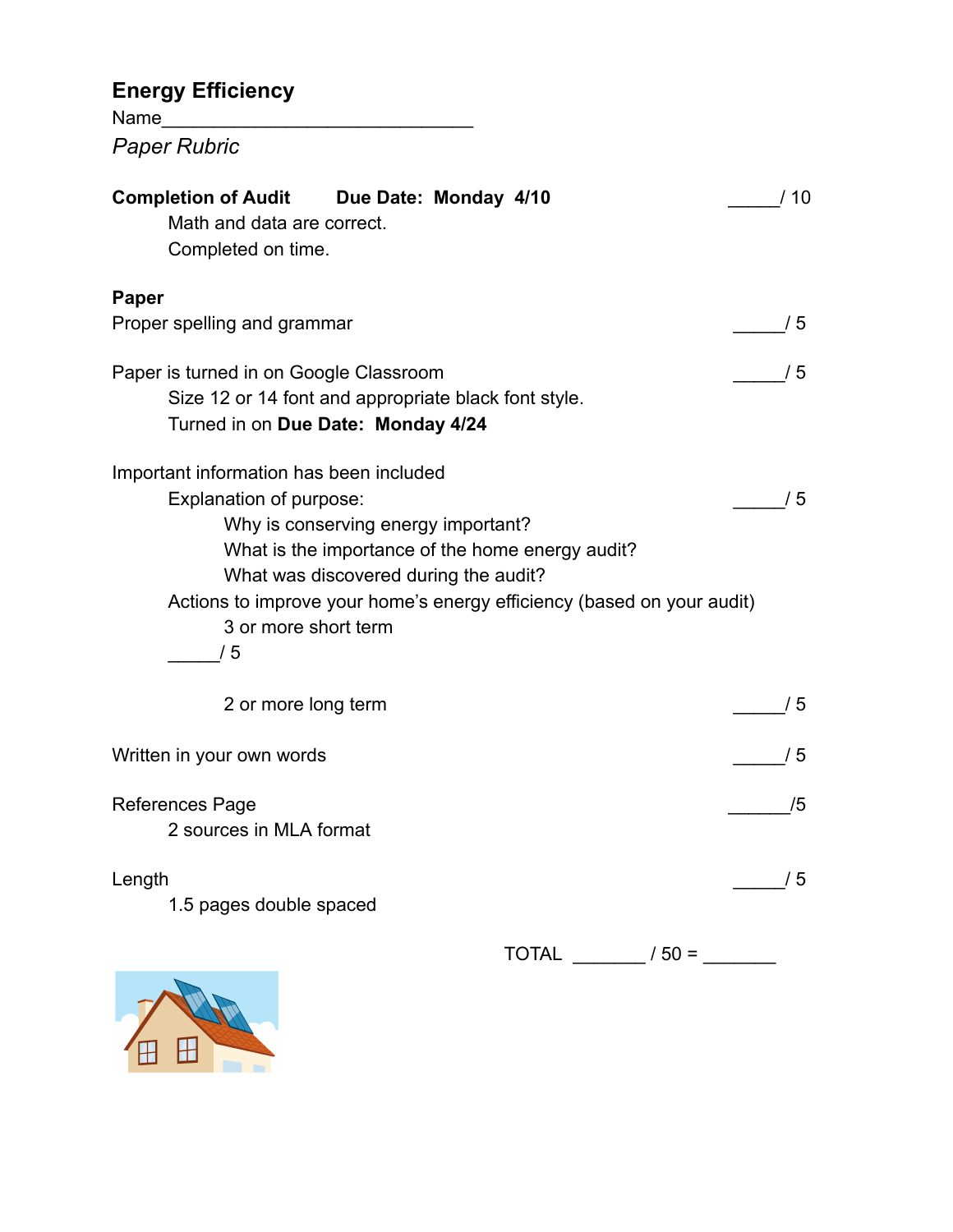| <b>Energy Efficiency Project</b>                                                                                                                                                                                                                                                                               | Name and the state of the state of the state of the state of the state of the state of the state of the state of the state of the state of the state of the state of the state of the state of the state of the state of the s |     |
|----------------------------------------------------------------------------------------------------------------------------------------------------------------------------------------------------------------------------------------------------------------------------------------------------------------|--------------------------------------------------------------------------------------------------------------------------------------------------------------------------------------------------------------------------------|-----|
| <b>Slideshow Rubric</b>                                                                                                                                                                                                                                                                                        |                                                                                                                                                                                                                                |     |
| Completion of Audit Due Date: Tuesday 4/11<br>Math and data are correct.<br>Completed on time.                                                                                                                                                                                                                 |                                                                                                                                                                                                                                | /10 |
| <b>Slideshow</b><br>Proper spelling, grammar, and graphic design<br>Design: Contrast, Repetition, Alignment, Proximity                                                                                                                                                                                         |                                                                                                                                                                                                                                | 7 / |
| Slideshow is turned in on Google Classroom on time<br>Due Date: Tuesday 4/25                                                                                                                                                                                                                                   |                                                                                                                                                                                                                                | /5  |
| Important information has been included<br>Explanation of purpose:<br>Why is conserving energy important?<br>What is the importance of the home energy audit?<br>What was discovered during the audit?<br>Actions to improve your home's energy efficiency (based on your audit)<br>3 or more short term<br>/5 |                                                                                                                                                                                                                                | /5  |
| 2 or more long term                                                                                                                                                                                                                                                                                            |                                                                                                                                                                                                                                | /5  |
| Pictures from home included                                                                                                                                                                                                                                                                                    |                                                                                                                                                                                                                                | /5  |
| <b>References Slide</b><br>2 sources in MLA format                                                                                                                                                                                                                                                             |                                                                                                                                                                                                                                | /5  |
| Length<br>At least 6 slides                                                                                                                                                                                                                                                                                    |                                                                                                                                                                                                                                | /3  |
|                                                                                                                                                                                                                                                                                                                | <b>TOTAL</b><br>$/50 =$                                                                                                                                                                                                        |     |